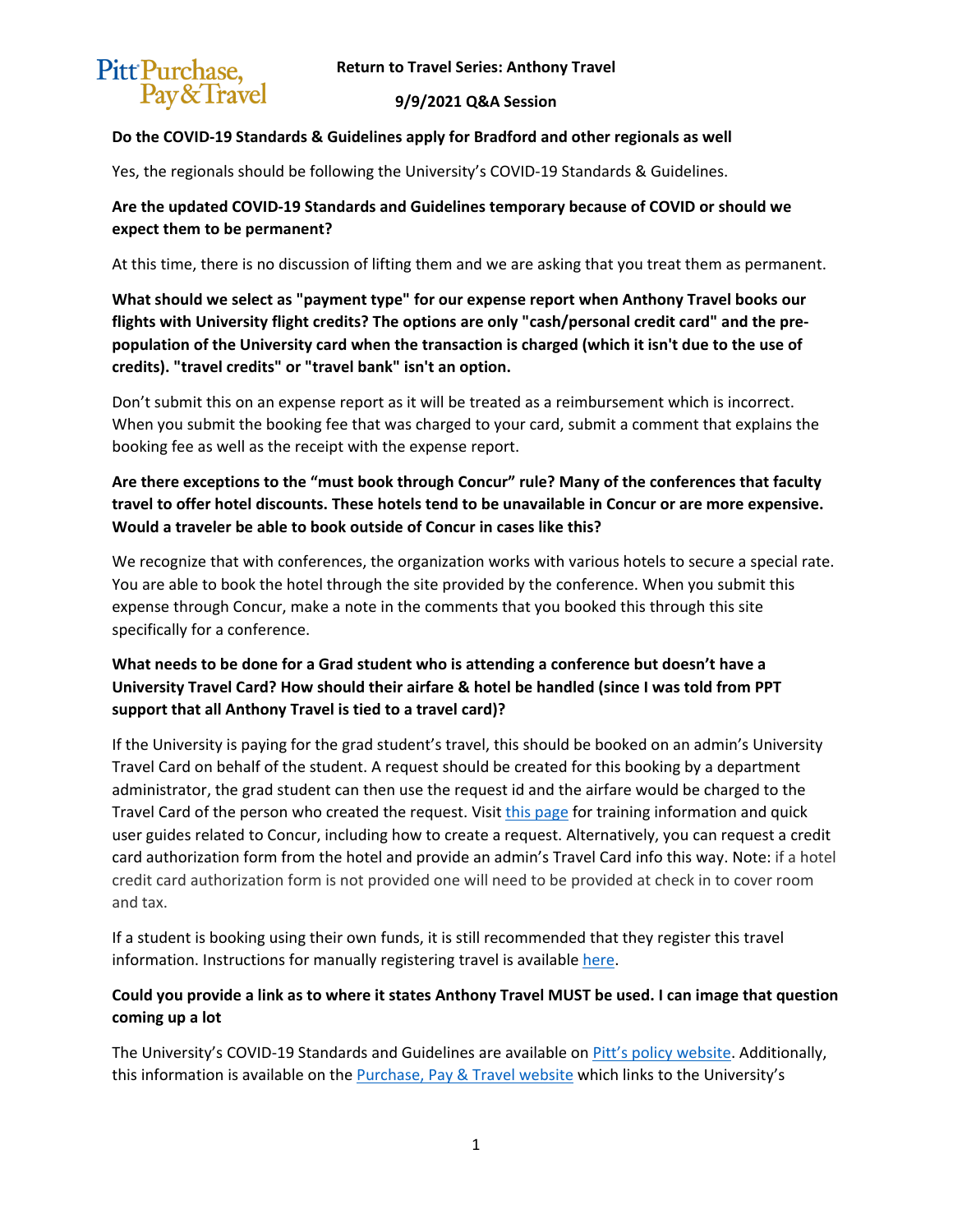#### **Return to Travel Series: Anthony Travel**



#### **9/9/2021 Q&A Session**

Standards & Guidelines as well as [University Policy AO 30](https://www.policy.pitt.edu/ao-30-required-use-contracted-suppliers-formerly-05-02-15) which requires the use of University-wide contracted suppliers when available.

### **What is the RealID guidelines and deadlines if they don't have a Passport.**

Pennsylvania's Real ID deadline has been extended through May 3, 2023. Learn more about Real ID on the [PA DMV website.](https://www.dmv.pa.gov/REALID/pages/default.aspx)

**I went into Concur, submitted a request for airline travel; selected the option to have Anthony Travel assist and got a Request ID #. My email confirmation noted that my personal Visa (in my Concur profile) the method of payment was my personal Visa. I thought that all travel expenses must go through T card**

You should go to your Concur profile settings and make your University Travel card your default card. You can also remove your personal card in your Concur profile settings. Visi[t this page](https://www.ppt.pitt.edu/help-training/system-access-training) for training information and quick user guides related to Concur.

**How should we reimburse grad students for meals while in travel status? Should we have them pay for meals, keep their receipts, then reimburse them? Thank you!**

[Vincent Payment Solutions™](https://www.ppt.pitt.edu/payments-taxes/payment-methods/vincent-paying-research-participantindividuals) cards can be used. Vincent Payment Solutions™ offers a flexible methodology to execute payments to individuals outside of a traditional Accounts Payable vendor structure. To learn more, submit an inquiry to [Purchase, Pay & Travel Customer Service](https://www.ppt.pitt.edu/help-training/contact-us) by selecting "Payment Processing" and "Vincent Card" as the inquiry type which will put your in touch with the appropriate contact in Payment Processing.

### **Eons ago I had a traveler with an afterhours emergency to book new flights. they were told Anthony Travel didn't assist with that. what can a traveler do if the afterhours refused to assist?**

Anthony Travel provides the University with assistance 24/hours, 7 days a week, 365 days/year. Contact information, including after hours is available on the [Purchase, Pay & Travel website.](https://www.ppt.pitt.edu/travel-expenses/book-your-travel/anthony-travel) If there is ever an issue when contacting Anthony Travel after hours, you should ask to speak with an AT manager.

**I understand that students traveling on university funds must use Anthony travel to book airfare. Can the students call Anthony to work with them on airfare details then ask them to contact the department for account numbers/travel card info of department staff? Is that how that can work? I want to email our students so they fully understand how to manage travel.**

The University Travel Card cardholder (such as a Department Admin) should create a request. The card associated with this cardholder will be used for the booking, and the student can use the request ID to book the travel. Visit [this page](https://www.ppt.pitt.edu/help-training/system-access-training) for training information and quick user guides related to Concur, including how to create a request.

### **Cannot find triplink app, is this the right spelling?**

*TripIt Pro* saves you time by creating a master itinerary for your trip that you can access anytime. TripIt will keep your itinerary, reservations, meetings, and other trip information all in one place, and it makes sharing with others easy. TripIt will also send travel alerts (e.g. boarding gate information and flight delays or cancellations).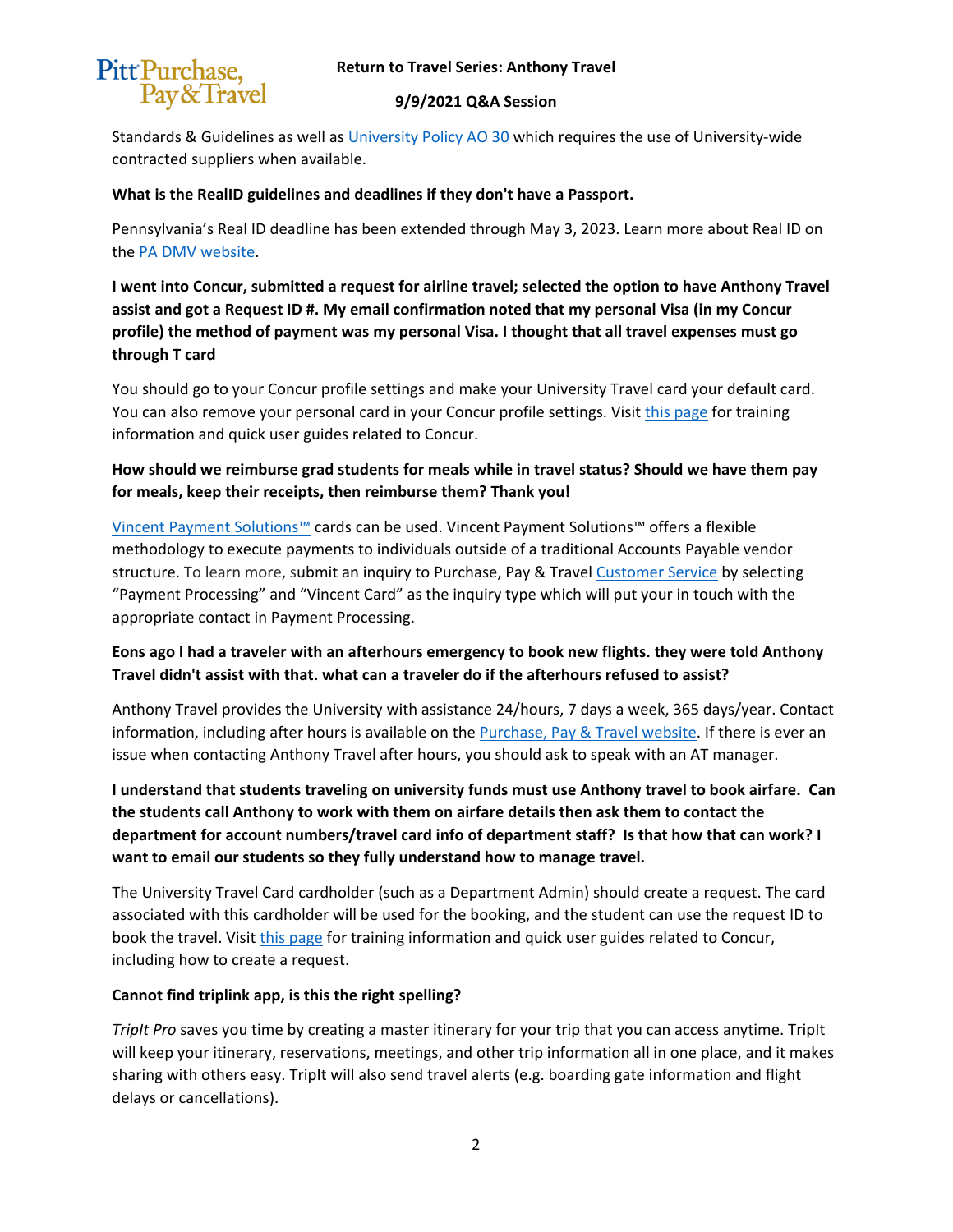

### **9/9/2021 Q&A Session**

### **Our students come from out of town to attend classes and use local hotels who discount for them as Pitt students. Do the hotels Anthony works with do the same?**

Visit the [Purchase, Pay & Travel website](https://www.ppt.pitt.edu/travel-expenses/local-hotels) for a list of local hotels for visitors & guests. These local hotels are contracted partners of the University and provide a discounted rate to travelers. If you have a hotel property that you point students to, please let **Emily Duchene** (Travel Program Manager) know so that she can explore opportunities to add them to this list.

# **When I submitted a car reservation, I receive a message asking me to enroll in the "EC". How would I do that?**

Enterprise has a rewards program called the Emerald Club. To enroll, go to *Enterprise's website* and register for this program, then enter this number in your Concur profile settings to earn perks when you book rentals in the future.

### **Will we be able to see the balance on unused funds?**

Once those funds are utilized, the agent will tell you they are no longer available.

# **Does policy at this time require hotel be booked through Concur as well? I have travelers with loyalty programs to 3rd parties like hotels.com, if this is used will it not be approved for reimbursement?**

The only hotels that should be booked outside of Concur/Anthony Travel are for conferences that are taking place at specific hotels which are not available through Concur/Anthony Travel or AirBNB. Hotel rewards program numbers should be entered into the traveler's Concur profile.

# **Can you please explain what should be done if someone driving a rental car gets into a vehicle accident? Is there a different process if it's after hours?**

Enterprise is the University's contracted supplier for car rental and should be the first option unless they are not available. If an accident occurs, you should first reach out to the rental location where you got the car. There is insurance coverage under out agreement with Enterprise, you do not need to purchase anything additional. Report that there has been an accident and when you return you should also report to the [Office of Risk Management](https://www.risk.pitt.edu/) at the University. There should be an after-hours number for Enterprise on the rental agreement as needed.

# **If we need to book tickets for multiple people traveling together and everyone is not from Pitt (spouse, child, etc) or from different departments / schools within Pitt, how should we do that in order to get seats together on the flights but pay separately?**

In a situation like this, split payments cannot be made within Concur. If you have a group that is travelling together, contact Anthony Travel directly and they can book together with split payments.

# **Are students permitted to book hotels outside of Concur and then be reimbursed, since they do not have their own Travel Cards and since most hotels charge the card that is presented in person at check-in?**

A request should be created by a University Travel Card cardholder (such as a Department Admin), then the request ID should be provided to the student so that the student can then book the travel through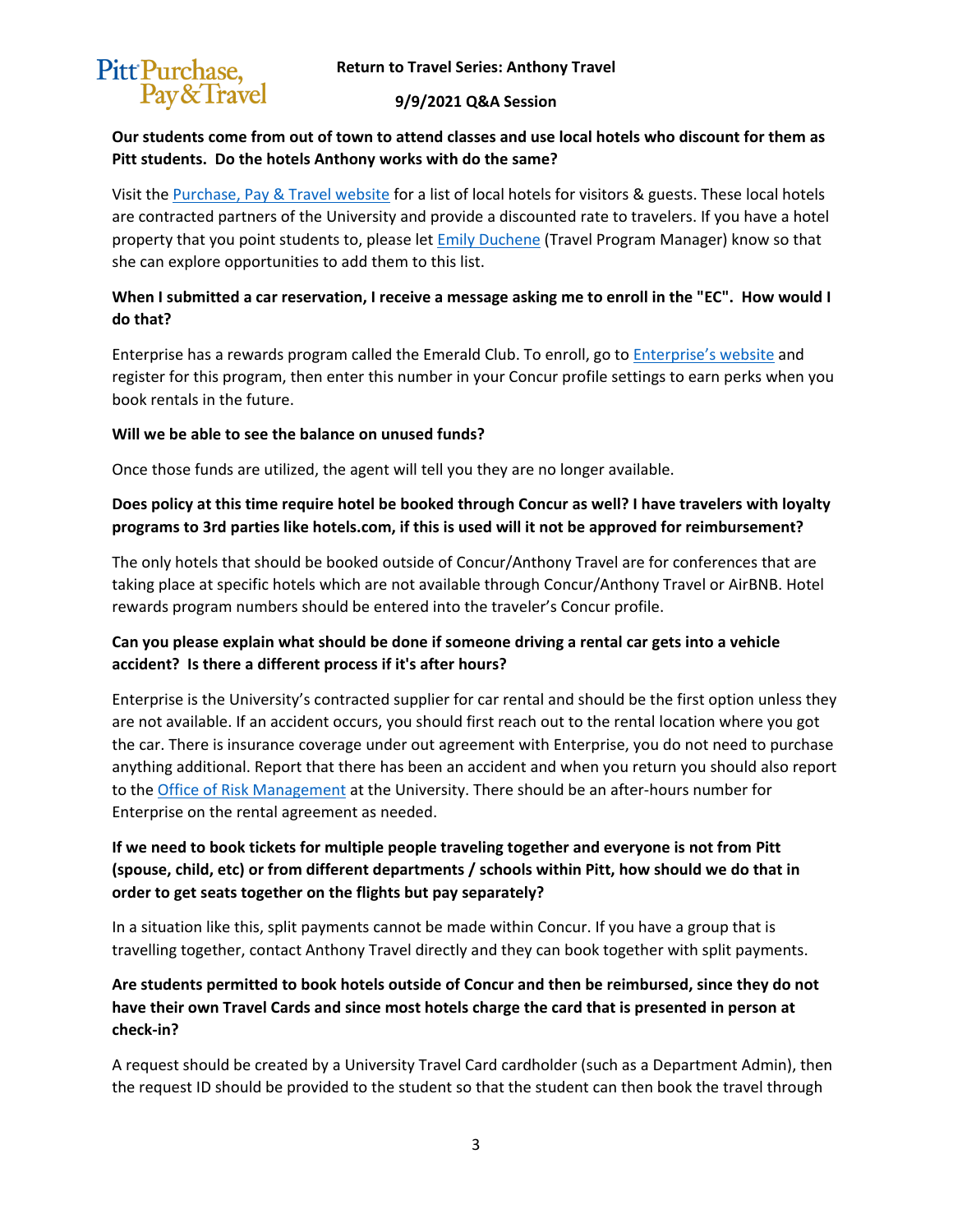### **Return to Travel Series: Anthony Travel**



#### **9/9/2021 Q&A Session**

Anthony Travel. Visit [this page](https://www.ppt.pitt.edu/help-training/system-access-training) for training information and quick user guides related to Concur, including how to create a request. Alternatively, the University Travel Card cardholder can request a credit card authorization form from the hotel and provide the Travel Card information this way. Lastly, the student can use a personal card and submit for reimbursement if there is not one available through the department.

**Will we receive a credit for any flights that were booked prior to COVID and are now being rebooked? For example, we have a faculty member who booked a flight on a sponsored 05 account in 2019, flight was cancelled and added to the unused ticket bank, she rebooked the flight recently and the flight is now being charged to our department's 02 account (per account number entry from faculty member on request form). It doesn't seem to make sense that we would be charged twice for flights that were added to the unused ticket bank.**

Visit [this page](https://www.ppt.pitt.edu/news/unused-airline-ticket-bank-travel-reminders) to learn more about the Unused Airline Ticket Bank.

### **Do grad students need a travel card of their own for expenses during travel?**

Only students who are eligible employees are permitted to obtain University Travel Cards. If not an employee, a request should be submitted by a Travel Card Cardholder on behalf of the student. This user's Travel Card will be used for the expenses. Visit [this page](https://www.ppt.pitt.edu/help-training/system-access-training) for training information and quick user guides related to Concur, including how to create a request. Also, students can use a personal card within Concur if being reimbursed up to a certain amount.

## **WE have grad students who have already booked hotel rooms for a conference in late October and their credit cards have been charged for one night. How do they get reimbursed??**

Submit as a normal reimbursement after the conference has occurred.

#### **Can students use per diems for meals**

Yes. We encourage Vincent Payment Solutions™ cards for per diem use. [Vincent Payment Solutions™](https://www.ppt.pitt.edu/payments-taxes/payment-methods/vincent-paying-research-participantindividuals) offers a flexible methodology to execute payments to individuals outside of a traditional Accounts Payable vendor structure. To learn more, submit an inquiry to [Purchase, Pay & Travel Customer Service](https://www.ppt.pitt.edu/help-training/contact-us) by selecting "Payment Processing" and "Vincent Card" as the inquiry type which will put your in touch with the appropriate contact in Payment Processing.

# **I don't know if this was already mentioned, but for those new to arranging travel for the car rentals would it be helpful to mention that a PO # should be listed when submitting the car rental through Concur?**

This method should only be used for students. No travel for faculty or staff should be booked using a PO. This should be paid for using a University Travel Card. All staff and faculty are eligible to obtain a University Travel Card.

#### **Some Grants don't allow per diem**

In this situation, a University Travel Card should be used.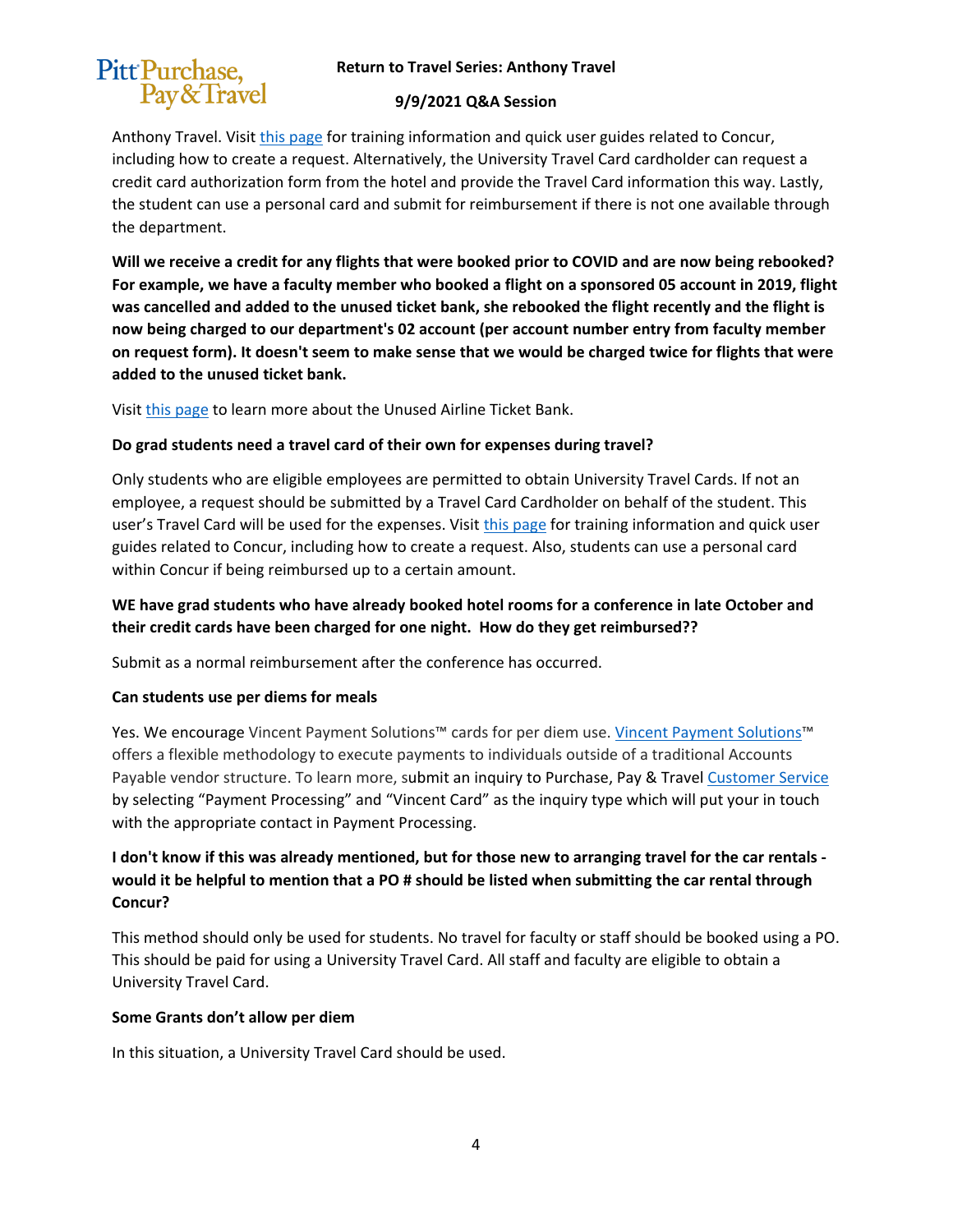

### **9/9/2021 Q&A Session**

## **I already use TripIt for personal travel. Should I use the same account for business travel or a separate Tripit login?**

To add a personal TripIt Pro account to your Concur Profile > Settings > Personal Information. Do not change email 1 in your settings, but you can add a second one. You can add up to 3 emails.

# **I've called numerous times the help line 624-3578 and no one has been answering. Is this service no longer available?**

Purchase, Pay & Travel is currently not answering live telephone calls due to a staff shortage. You can leave a voicemail and they will call you back or you can submit [a web inquiry.](https://www.ppt.pitt.edu/help-training/contact-us) The Purchase, Pay & Travel Customer Service team will be resuming answering live calls by telephone shortly.

### **Can you explain the point of a "Request" again?**

Requests are 1) preapprovals for those departments that require preapproval and 2) authorizes that you are travelling for Pitt. Visit [this page](https://www.ppt.pitt.edu/help-training/system-access-training) for training information and quick user guides related to Concur, including how to create a request.

# **More clarification, flights/hotels/car rentals will NOT be reimbursed if not booked with Anthony Travel? (of course there are exceptions such as booking hotel via a conference.)**

Correct.

# **It's been a long time since I have used Anthony....does all faculty, staff and students have an Anthony Travel account?**

All faculty and staff have an account with Concur/Anthony Travel. Students who are eligible employees have accounts as well. Students who are not employees would have to have travel booked for them as a guest.

# **Do you use Concur to book your own personal travel using your personal CC? I would be interested in doing that but wasn't sure if it was allowed.**

We encourage you to book directly with these vendors when it is for personal travel. [PittPerks,](https://www.hr.pitt.edu/current-employees/work-life-balance/pittperks) through OHR, offers personal purchase discounts through various suppliers. For example, you can book a discounted rate on personal rentals through Enterprise using PittPerks.

# **I am booking flights for grad students attending a conference. Do I go in as "acting as other user" to book their flights or should I book them as guests?**

This airfare should be booked as a guest.

# **If you book your own Travel on Concur and don't book through an agent, do you need to do a request?**

Yes. If you go into Concur and start to do your booking, after the final confirmation page it will automatically take you through the process for the request in order to complete the booking.

### **If your credit card expires or you get a new card**